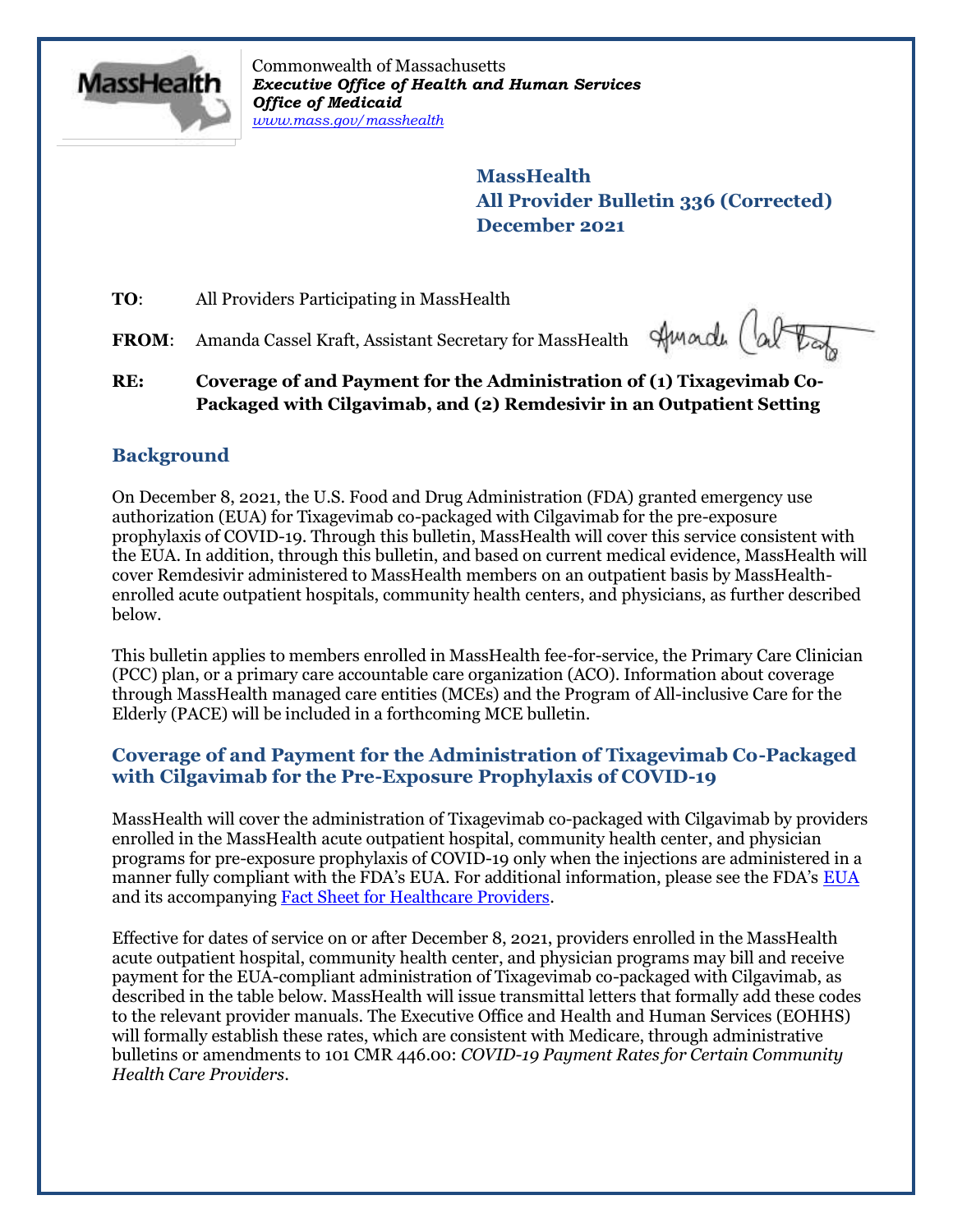# **MassHealth All Provider Bulletin 336 (Corrected) December 2021 Page 2 of 3**

| Code     | Rate     | <b>Description</b>                                                                                                                                                                                                                                                                                                                                                                                                                                                                                                                                                                                                                                                                                                               | <b>Effective for</b><br>Dates of<br><b>Service On or</b><br><b>After</b> |
|----------|----------|----------------------------------------------------------------------------------------------------------------------------------------------------------------------------------------------------------------------------------------------------------------------------------------------------------------------------------------------------------------------------------------------------------------------------------------------------------------------------------------------------------------------------------------------------------------------------------------------------------------------------------------------------------------------------------------------------------------------------------|--------------------------------------------------------------------------|
| Q0220 SL | \$0.00   | Injection, tixagevimab and cilgavimab, for the pre-<br>exposure prophylaxis only, for certain adults and<br>pediatric individuals (12 years of age and older weighing<br>at least 40kg) with no known sars-cov-2 exposure, who<br>either have moderate to severely compromised immune<br>systems or for whom vaccination with any available<br>covid-19 vaccine is not recommended due to a history of<br>severe adverse reaction to a covid-19 vaccine(s) and/or<br>covid-19 vaccine component(s), 300 mg                                                                                                                                                                                                                       | 12/8/2021                                                                |
| M0220    | \$150.50 | Injection, tixagevimab and cilgavimab, for the pre-<br>exposure prophylaxis only, for certain adults and<br>pediatric individuals (12 years of age and older weighing<br>at least 40kg) with no known sars-cov-2 exposure, who<br>either have moderate to severely compromised immune<br>systems or for whom vaccination with any available<br>covid-19 vaccine is not recommended due to a history of<br>severe adverse reaction to a covid-19 vaccine(s) and/or<br>covid-19 vaccine component(s), includes injection and<br>post administration monitoring                                                                                                                                                                     | 12/8/2021                                                                |
| M0221    | \$250.50 | Injection, tixagevimab and cilgavimab, for the pre-<br>exposure prophylaxis only, for certain adults and<br>pediatric individuals (12 years of age and older weighing<br>at least 40kg) with no known sars-cov-2 exposure, who<br>either have moderate to severely compromised immune<br>systems or for whom vaccination with any available<br>covid-19 vaccine is not recommended due to a history of<br>severe adverse reaction to a covid-19 vaccine(s) and/or<br>covid-19 vaccine component(s), includes injection and<br>post administration monitoring in the home or<br>residence; this includes a beneficiary's home that has<br>been made provider-based to the hospital during the<br>covid-19 public health emergency | 12/8/2021                                                                |